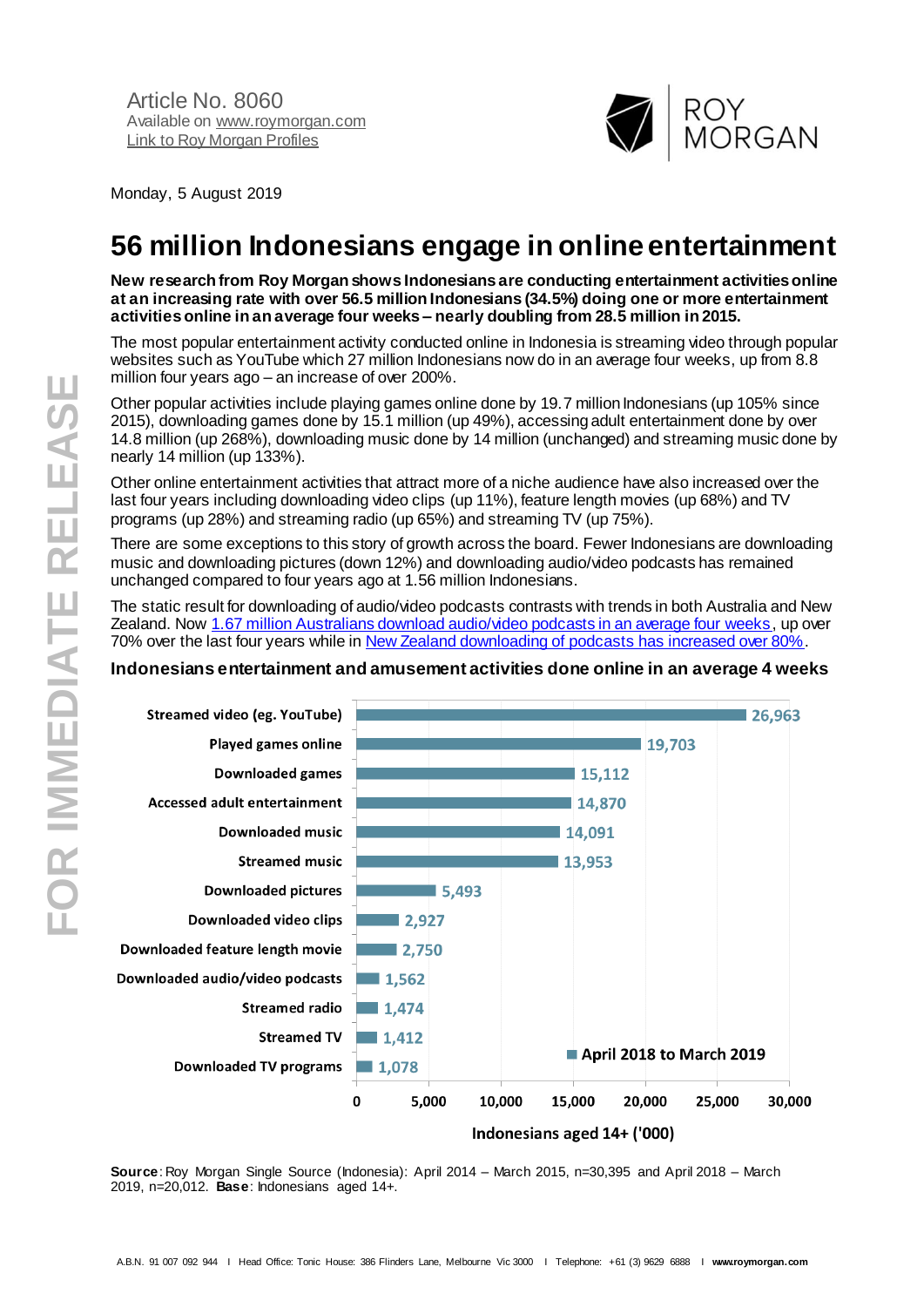## **Michele Levine, CEO, Roy Morgan, says Indonesians are increasingly consuming online entertainment content with streaming video and playing games online the most popular :**

*"Over 56.5 million Indonesians now engage in entertainment activities online, a stunning increase from only 28.5 million four years ago in 2015 representing over a third of Indonesians aged 14+.*

*"Analysing the demographic breakdown shows that more men (31 million) are consuming online entertainment activities than women (25.5 million) and the rates of accessing online entertainment content are significantly higher in Indonesia's top 22 cities (54%) than in other urban (25%) or rural areas (28%). But clearly this online entertainment engagement is not limited to the cities.*

*"Streaming video online through video sharing sites such as YouTube is the most popular entertainment activity done by nearly 27 million Indonesians ahead of playing games (19.7 million), downloading games (15.1 million) and accessing adult entertainment (14.9 million).*

*"Analysing the more niche activities shows that while downloading video clips, feature length movies and TV programs and streaming radio and TV online have all increased significantly compared to four years ago , an unchanged 1.56 million Indonesians are now downloading audio/video podcasts.*

*"This contrasts with southern neighbour[s Australia](http://www.roymorgan.com/findings/8056-podcast-listeners-australia-march-2019-201907190703) an[d New Zealand](http://www.roymorgan.com/findings/8053-podcast-listeners-new-zealand-march-2019-201907190246) which we recently covered where podcasts are on the increase .*

*" The good news for any Indonesian podcasters is that those who download podcasts in Indonesia are overwhelmingly young. Over 65% of Indonesians downloading podcasts are in Generation Z (born 1991 -2005) which is a higher proportion than for most other online entertainment activities indicating that podcasting is an online activity that holds great potential for growth in future years.*

*"Contact Roy Morgan to learn more about the online entertainment activities such as downloading podcasts, videos, TV programs, feature length movies, playing games, or streaming the latest video, music or TV programs that Indonesians are undertaking, and which activities appeal to which key demographics."*

These are the latest results from Roy Morgan Single Source survey derived from in -depth interviews with over 20,000 Indonesian people in their homes each year. Because the research is based on a nationally representative sample of Indonesians, not just those in major cities, the findings can be trusted to provide a true picture of Indonesian life.

**For comments and information about Roy Morgan's online entertainment data, please contact:**

**Roy Morgan Enquiries**

Office: +61 (3) 9224 5309 [askroymorgan@roymorgan.com](mailto:askroymorgan@roymorgan.com)

## **Roy Morgan Online Store**

Browse our Online Store for an extensive range of profiles includin[g people who listen to podcasts](https://store.roymorgan.com/product/People-who-listen-to-Podcasts-Profile-13598) and [people who have downloaded audio or video podcasts](https://store.roymorgan.com/product/People-who-have-downloaded-audio-or-video-Podcasts-Profile-13599) and many more.

## **About Roy Morgan**

Roy Morgan is the largest independent Australian research company, with offices in each state of Australia, as well as Indonesia, the United States and the United Kingdom. A full service research organisation specialising in omnibus and syndicated data, Roy Morgan has over 7 5 years' experience in collecting objective, independent information on consumers.